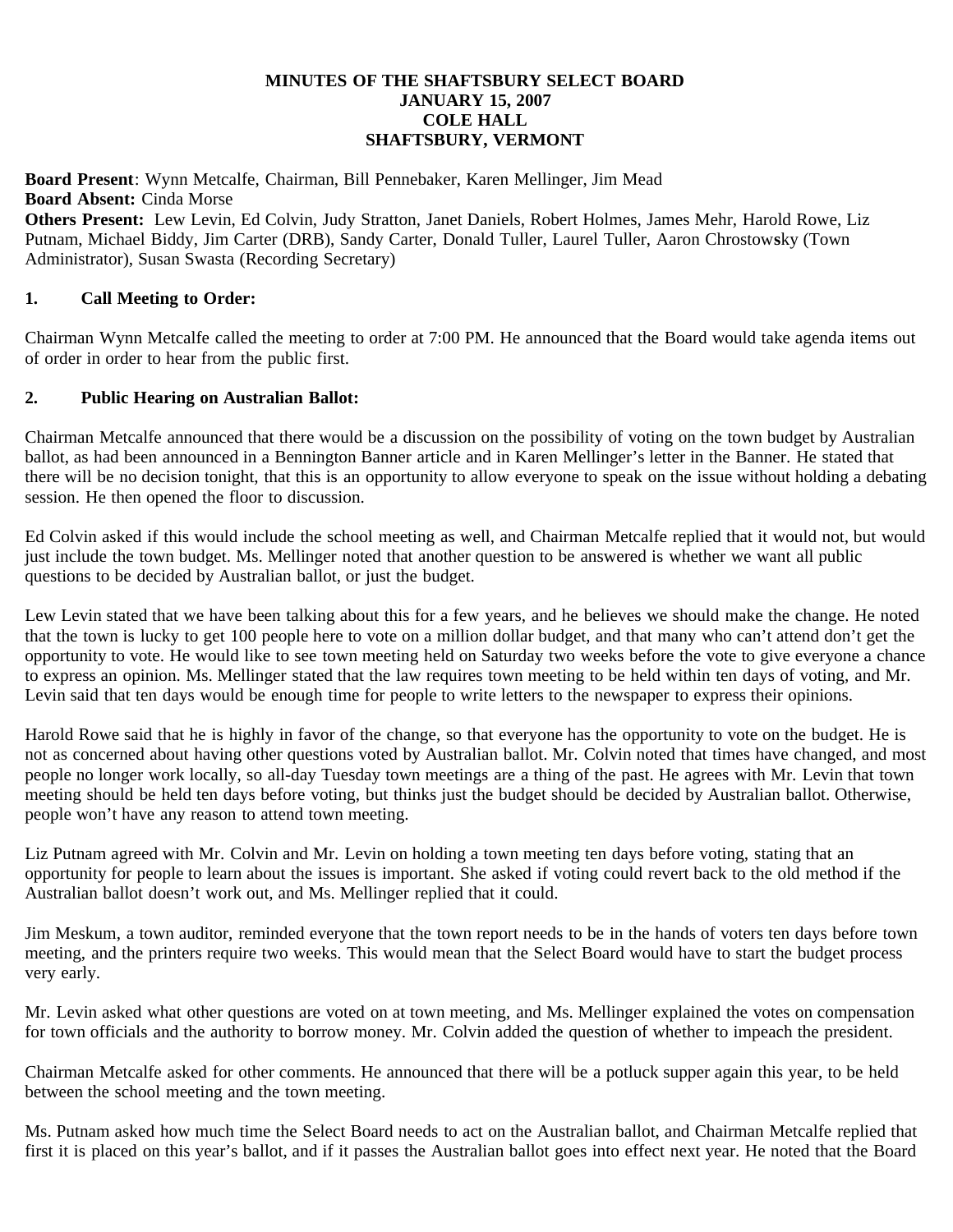informs the public when it goes into budget deliberations each year so that people can come in and comment.

Ms. Mellinger pointed out that if the budget and other questions go to Australian ballot, they will already have been decided and approved by the Select Board. People will only be able to vote yes or no, rather than being able to change numbers.

There was a discussion of whether cost would be a consideration, and Town Clerk Judy Stratton stated that it would not cost any more to use the Australian ballot. Chairman Metcalfe noted that the Australian ballot would also allow the use of absentee ballots, so there would be no excuse for not voting. Ms. Stratton agreed that absentee ballots would give all taxpayers an opportunity to vote.

Mr. Colvin said that he thinks there will be some dissatisfaction among the 100-150 people who regularly attend town meeting because they won't be voting there. Mr. Levin and Mr. Meskum felt that the same people will attend the earlier town meeting, and more residents will have an opportunity to attend a Saturday meeting.

Chairman Metcalfe thanked everyone for their comments and stated that the Board will probably make a decision next Monday. Ms. Mellinger asked anyone else who has opinions to please let the Board know.

Before proceeding to other agenda items, Chairman Metcalfe asked if any Board member needed to recuse himself or herself from any matter on tonight's agenda. None did.

# **3. Public Comments**

Mr. Colvin suggested opening up town government a little more and combining town and school reports into one, which would only be sent to people who signed up to be on a mailing list. He would like to have salaries, benefits, and hours of elected and appointed officials included in the report because he thinks more people would run for office if they knew what the hours and pay will be.

Mr. Colvin suggested putting a note in November tax bills asking people to indicate if they want a town report. A notice could also be put in the newspaper, for non-taxpayers. He thinks this would save money. Mr. Colvin would like to have this put on the ballot by the Board, although he is also willing to get signatures on a petition.

Mr. Mead stated that he does not think it would be cheaper to do it this way. Chairman Metcalfe noted that the auditors put in a lot of time and effort on the town report, and he is not sure it would be possible to add in the school report. Mr. Mead said that the supervisory unit would want control over the school report.

Chairman Metcalfe stated that some people who may not normally read the report do so if another family member has it in the house. Mr. Meskum said that reports are retrieved from the trash in the post office and saved for distribution at town meeting and the town office, so not many go to waste.

Bob Holmes noted that we're trying to encourage people to vote, and the town report is the way for them to be informed. He does not think they should have to request one. Mr. Colvin stated that the people should decide. Aaron Chrostowsky pointed out that even if money is saved on postage, it would cost \$600 to put a required notice of town meeting warning in the paper.

# **4. Development Review Board (DRB) Update:**

DRB Chairman Jim Carter came forward to make a presentation. He distributed copies of a Vermont League of Cities and Towns (VLCT) open meetings law document and of the letter he intended to read. Chairman Metcalfe stated that Michael Biddy had sent the Select Board a letter complaining about DRB meeting procedure, and that Mr. Carter had been invited to respond. Mr. Carter then proceeded to read the following:

After Mr. Carter's presentation, Chairman Metcalfe noted that the Select Board is in no way suggesting that it oversees what happens at the DRB, recognizing that the next step up is Environmental Court. It solely thought that both sides should be heard.

Bill Pennebaker stated that he had been present at the Zoning Board (which preceded the DRB) meeting referred to in Mr. Biddy's letter, concerning deliberative session. His impression, contrary to Mr. Carter's statement, was that Trevor Mance had been asked to stay for deliberative session. He does not know what happened after that because he left the room with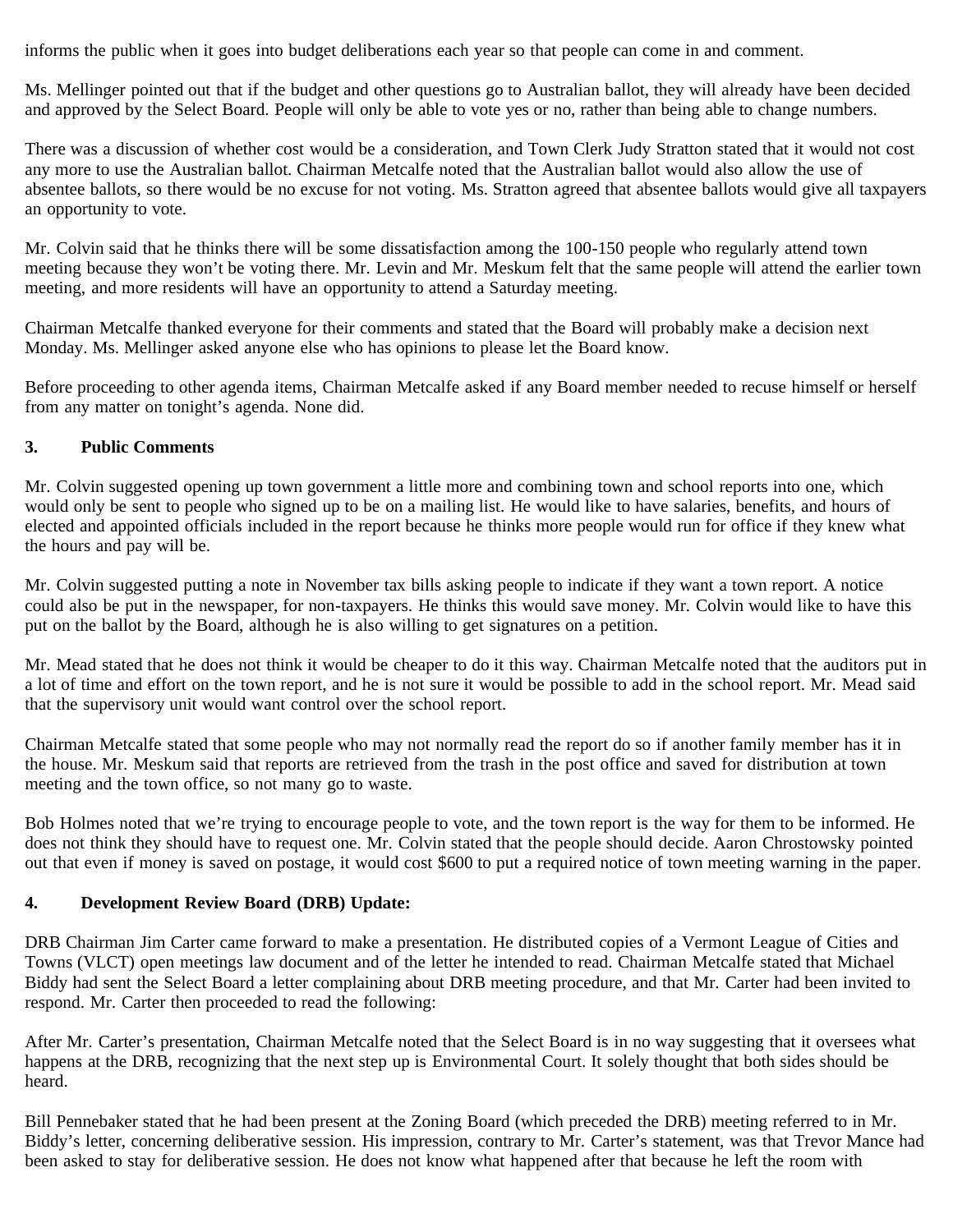#### everyone else.

Mr. Carter replied that deliberative session does not begin until the room is cleared, and that Mr. Mance was asked to stay because an engineer's report was needed from him, not for deliberative session. Even if deliberative session had begun, he believes that the open meetings law does not apply. Mr. Pennebaker repeated that his impression had been that Mr. Mance remained for deliberative session.

Ms. Mellinger stated that perception is important, and she urged that the Board be sure everyone has left before going into deliberative session. Mr. Carter stated that his recollection differs from Mr. Pennebaker's, and agreed that impression is important, but reiterated that there is nothing in the law that states what may happen in deliberative session.

Ms. Mellinger asked if it would be useful to contact VLCT for guidance on deliberative session. Mr. Chrostowsky agreed to contact them.

Mr. Biddy stated that at that meeting citizens had been asked to leave the room because the Board was going into deliberative session. Some had complained when it became clear that Mr. Mance was going to stay. Ms. Mellinger then recalled that she had been at the meeting, and had also been confused, wondering why Mr. Mance was at the table when the Board was going into deliberative session. Mr. Biddy stated that he had no further reply at this time because he needs to go over Mr. Carter's statement.

# **5. Liquor License:**

Chairman Metcalfe asked for a Board vote on a second class liquor license for Paulin's.

**Mr. Mead made motion to approve the Paulin's second class liquor license. Ms. Mellinger seconded. Motion carried 4- 0-0.**

#### **6. Minutes:**

January 8, 2007 minutes

# **Mr. Pennebaker made motion to approve January 8 minutes. Ms. Mellinger seconded. Motion carried 4-0-0**

## **7. Warrants:**

The following warrants were presented for approval:

| PR#28 -                                          | S.           | 7,220.78  | Payroll Warrant             |
|--------------------------------------------------|--------------|-----------|-----------------------------|
| $AP#W3 -$                                        | $S_{\alpha}$ | 10,669.37 | General Warrant             |
| $\#W30R -$                                       | S.           |           | 1,018.29 Retirement Warrant |
| Transfer Warrant - \$ 102,205.62 To General Fund |              |           |                             |

# **Jim Mead made motion to pay warrants. Ms. Mellinger seconded. Motion carried 4-0-0.**

### **8. Other Business:**

Chairman Metcalfe asked whether the Board wants to have Mr. Colvin petition to place his suggested town report changes on the ballot. He stated that he is not in favor of the changes. He doesn't think combining town and school reports will work, and also believes all citizens should receive a report. In addition, he thinks it would be a "logistical nightmare" to include all of the information on town officials.

Mr. Pennebaker stated that he thinks it is not a bad idea to include some additional information on hours and compensation. Ms. Mellinger agreed that it might be a good way to get more information out. Chairman Metcalfe thought that talking to